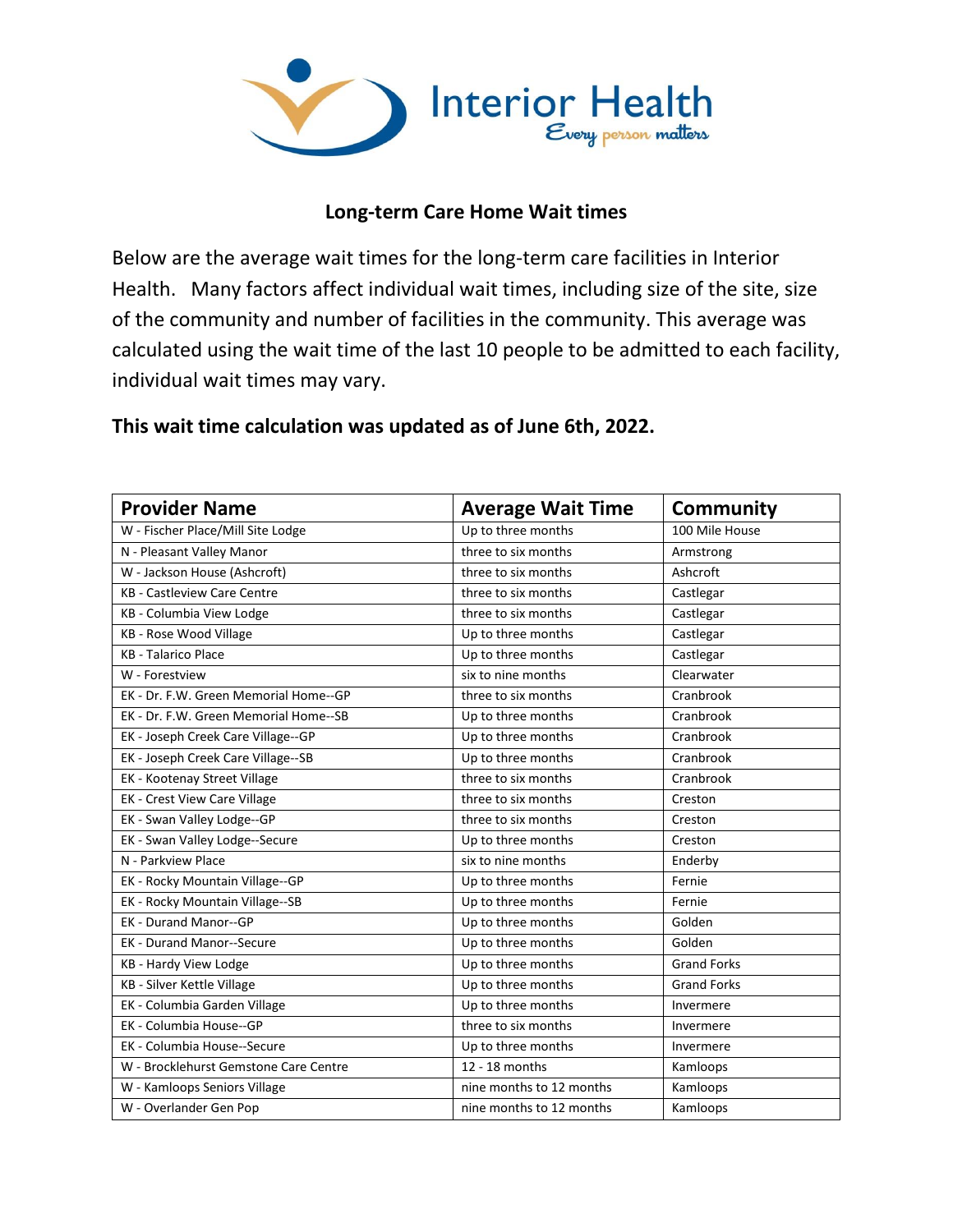

## Interior Health

| W - Overlander Special Care                    | nine months to 12 months | Kamloops     |
|------------------------------------------------|--------------------------|--------------|
| W - Pine Grove Care Center                     | three to six months      | Kamloops     |
| W - Ponderosa Lodge                            | nine months to 12 months | Kamloops     |
| W - Ridgeview Lodge                            | nine months to 12 months | Kamloops     |
| W - The Hamlets at Westsyde                    | six to nine months       | Kamloops     |
| W - The Hamlets at Westsyde Young Adults       | three to six months      | Kamloops     |
| KB - Victorian Hospital                        | Up to three months       | Kaslo        |
| C - Brandt's Creek Mews - 1S (Dementia)        | six to nine months       | Kelowna      |
| C - Brandt's Creek Mews - 2N/2S frail          | six to nine months       | Kelowna      |
| C - Brandt's Creek Mews - IN (Special Care)    | six to nine months       | Kelowna      |
| C - Cottonwoods Complex Care                   | three to six months      | Kelowna      |
| C - David Lloyd-Jones Home                     | three to six months      | Kelowna      |
| C - Glenmore Lodge Dove/Quail N/S              | six to nine months       | Kelowna      |
| C - Glenmore Lodge Grey-Jay                    | six to nine months       | Kelowna      |
| C - Glenmore Lodge Grouse-Special              | six to nine months       | Kelowna      |
| C - Glenmore Lodge Magpie N/S                  | six to nine months       | Kelowna      |
| C - Mission Creek Landing                      | three to six months      | Kelowna      |
| C - MountainView Village - 1st Floor           | three to six months      | Kelowna      |
| C - MountainView Village - 2nd Floor           | three to six months      | Kelowna      |
| C - Spring Valley Care Centre                  | Up to three months       | Kelowna      |
| C - Spring Valley Secure                       | Up to three months       | Kelowna      |
| C - Sun Pointe Village - Belgo                 | three to six months      | Kelowna      |
| C - Sun Pointe Village - Ellison               | six to nine months       | Kelowna      |
| C - Sun Pointe Village - Hollywood             | six to nine months       | Kelowna      |
| C - Sun Pointe Village - Reids                 | six to nine months       | Kelowna      |
| C - Three Links Manor                          | six to nine months       | Kelowna      |
| C - Village at Mill Creek - Kalamalka/Idabelle | Up to three months       | Kelowna      |
| C - Village at Mill Creek - Okanagan/Oyama     | Up to three months       | Kelowna      |
| C - Village at Mill Creek - Shannon/Skaha      | Up to three months       | Kelowna      |
| C - Village at Smith Creek - Dobbin/Gellatly   | Up to three months       | Kelowna      |
| C - Village at Smith Creek - Reece/Webber      | Up to three months       | Kelowna      |
| C - Village at Smith Creek Special             | three to six months      | Kelowna      |
| C - Vineyards Residence                        | Up to three months       | Kelowna      |
| S - Orchard Haven - GP                         | six to nine months       | Keremeos     |
| S - Orchard Haven - Secure                     | Up to three months       | Keremeos     |
| EK - Kimberley Special Care Home--GP           | Up to three months       | Kimberley    |
| EK - Kimberley Special Care Home--SB           | Up to three months       | Kimberley    |
| C - Lake Country Lodge                         | three to six months      | Lake Country |
| W - Mountainview Lodge, Lillooet               | three to six months      | Lillooet     |
| N - Monashee Mews                              | six to nine months       | Lumby        |
| W - Coquihalla Gillis House                    | Up to three months       | Merritt      |
| KB - Minto House                               | three to six months      | Nakusp       |
| KB - Mountain Lakes Seniors Community          | three to six months      | Nelson       |
| KB - Nelson Jubilee Manor                      | Up to three months       | Nelson       |
| KB - Slocan Community Hospital                 | Up to three months       | New Denver   |
| S - McKinney Place                             | Up to three months       | Oliver       |
|                                                |                          |              |